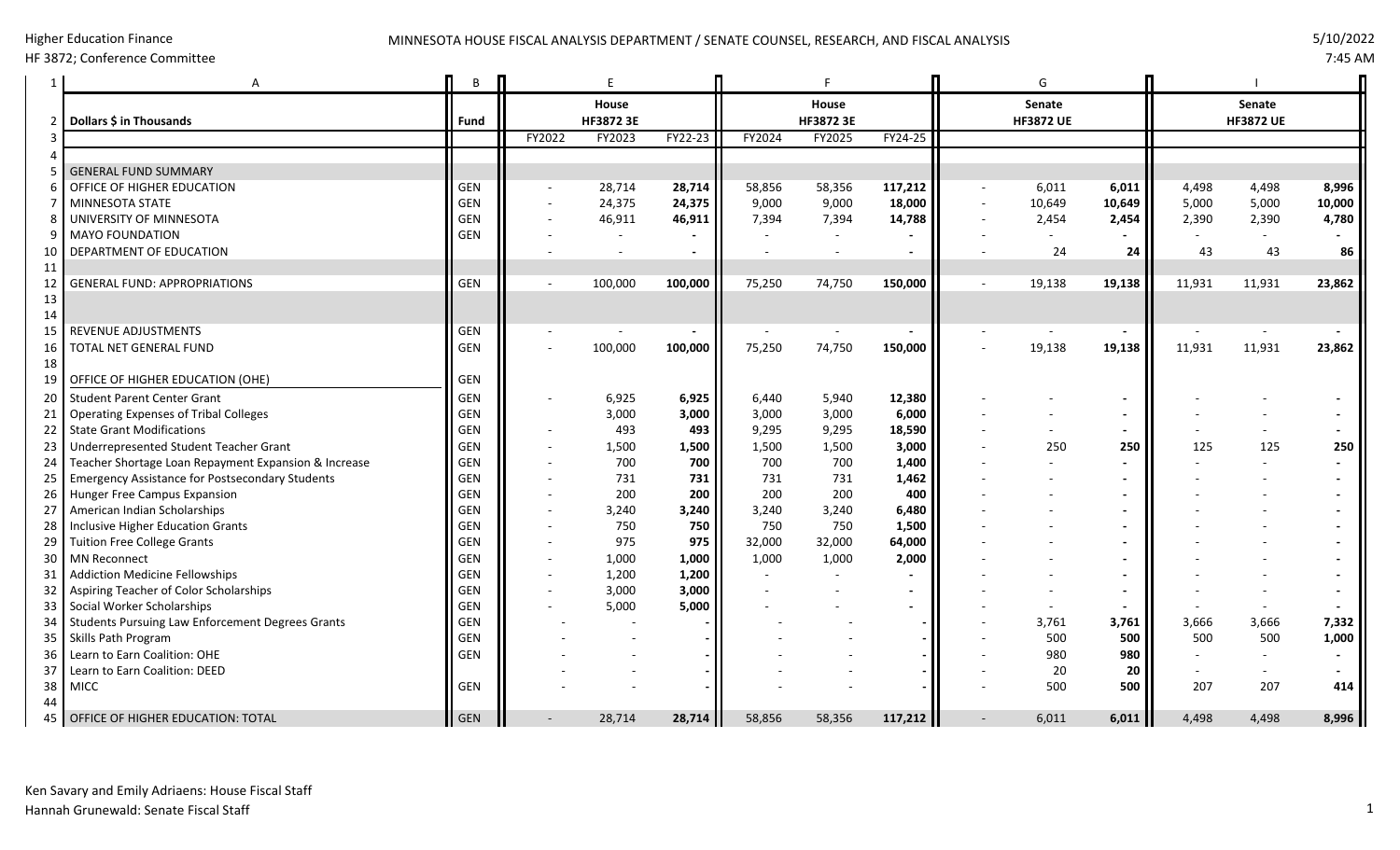#### Higher Education Finance

# MINNESOTA HOUSE FISCAL ANALYSIS DEPARTMENT / SENATE COUNSEL, RESEARCH, AND FISCAL ANALYSIS 5/10 72022

HF 3872; Conference Committee

7:45 AM

|          | Α                                                                     | B          |        | E                |                          |          | F                        |           |                          | G                |           |               |                  |           |
|----------|-----------------------------------------------------------------------|------------|--------|------------------|--------------------------|----------|--------------------------|-----------|--------------------------|------------------|-----------|---------------|------------------|-----------|
|          |                                                                       |            |        | House            |                          | House    |                          |           | <b>Senate</b>            |                  |           | <b>Senate</b> |                  |           |
|          | Dollars \$ in Thousands                                               | Fund       |        | <b>HF3872 3E</b> |                          |          | HF3872 3E                |           |                          | <b>HF3872 UE</b> |           |               | <b>HF3872 UE</b> |           |
|          |                                                                       |            | FY2022 | FY2023           | FY22-23                  | FY2024   | FY2025                   | FY24-25   |                          |                  |           |               |                  |           |
| 46<br>47 | MINNESOTA STATE                                                       | GEN        |        |                  |                          |          |                          |           |                          |                  |           |               |                  |           |
| 48       | Campus Responsiveness and Stabilization / O&M increase                | <b>GEN</b> |        | 20,375           | 20,375                   | 6,000    | 6,000                    | 12,000    |                          | 649              | 649       |               |                  |           |
| 49       | Workforce Development Scholarships                                    | GEN        |        |                  |                          |          |                          |           |                          | 10,000           | 10,000    | 5,000         | 5,000            | 10,000    |
| 50       | Mental Health Awareness Program                                       | GEN        |        | 2,000            | 2,000                    | 2,000    | 2,000                    | 4,000     |                          |                  |           |               |                  |           |
| 51       | <b>Supporting Students' Basic Needs</b>                               | GEN        |        | 1,000            | 1,000                    | 1,000    | 1,000                    | 2,000     |                          |                  |           |               |                  |           |
| 52       | <b>CTE Pilot Expansion</b>                                            | GEN        |        | 1,000            | 1,000                    |          | $\overline{\phantom{a}}$ |           |                          |                  |           |               |                  |           |
| 54       |                                                                       |            |        |                  |                          |          |                          |           |                          |                  |           |               |                  |           |
| 55<br>56 | MINNESOTA STATE: TOTAL                                                | <b>GEN</b> |        | 24,375           | 24,375                   | 9,000    | 9,000                    | 18,000    | $\overline{\phantom{a}}$ | 10,649           | 10,649    | 5,000         | 5,000            | 10,000    |
| 57       | UNIVERSITY OF MINNESOTA                                               | GEN        |        |                  |                          |          |                          |           |                          |                  |           |               |                  |           |
| 58       |                                                                       |            |        |                  |                          |          |                          |           |                          |                  |           |               |                  |           |
| 59       | Reduce Cost of Attendance Burden for MN Residents / O&M increase      | GEN        |        | 13,880           | 13,880                   | 6,000    | 6,000                    | 12,000    |                          |                  |           |               |                  |           |
| 60       | Safety and Security                                                   | GEN        |        | 14,000           | 14,000                   |          |                          |           |                          | 454              | 454       | 2,390         | 2,390            | 4,780     |
| 61       | Sustainability Improvements                                           | GEN        |        | 10,000           | 10,000                   |          |                          |           |                          | $\sim$           |           |               |                  |           |
| 62       | <b>NRRI</b>                                                           | GEN        |        | 6,881            | 6,881                    |          |                          |           |                          | 2,000            | 2,000     |               |                  |           |
| 63       | 50 Year Clean Water Plan                                              | <b>GEN</b> |        | 650              | 650                      |          |                          |           |                          |                  |           |               |                  |           |
| 64       | <b>Green Training Program Account</b>                                 | GEN        |        | 1,500            | 1,500                    | 1,394    | 1,394                    | 2,788     |                          |                  |           |               |                  |           |
| 66       |                                                                       |            |        |                  |                          |          |                          |           |                          |                  |           |               |                  |           |
| 67       | UNIVERSITY OF MINNESOTA: TOTAL                                        | <b>GEN</b> |        | 46,911           | 46,911                   | 7,394    | 7,394                    | 14,788    | $\overline{\phantom{a}}$ | 2,454            | 2,454     | 2,390         | 2,390            | 4,780     |
| 68       |                                                                       |            |        |                  |                          |          |                          |           |                          |                  |           |               |                  |           |
| 69       | DEPARTMENT OF EDUCATION (MDE)                                         |            |        |                  |                          |          |                          |           |                          |                  |           |               |                  |           |
| 70       | Increase Access to the Univ: Enhanced Student Services<br>MDE - TOTAL | GEN        |        |                  |                          |          |                          |           | $\overline{a}$           | 24<br>24         | 24        | 43<br>43      | 43<br>43         | 86<br>86  |
| 71<br>72 |                                                                       |            |        |                  | $\overline{\phantom{0}}$ |          |                          |           |                          |                  | 24        |               |                  |           |
| 73       | Higher Education February Forecast Base                               | GEN        |        |                  | 3,511,868                |          |                          | 3,505,828 |                          |                  | 3,511,868 |               |                  | 3,505,828 |
| 74       | Supplemental Budget Changes                                           | GEN        |        |                  | 100,000                  |          |                          | 150,000   |                          |                  | 19,138    |               |                  | 23,862    |
| 75       | Higher Education February Forecast Base + Changes                     | GEN        |        |                  | 3,611,868                |          |                          | 3,655,828 |                          |                  | 3,531,006 |               |                  | 3,529,690 |
| 76       |                                                                       |            |        |                  |                          |          |                          |           |                          |                  |           |               |                  |           |
| 77       | Percentage Change from February Base                                  | GEN        |        |                  | 2.85%                    |          |                          | 4.28%     |                          |                  | 0.54%     |               |                  | 0.68%     |
| 78       |                                                                       |            |        |                  |                          |          |                          |           |                          |                  |           |               |                  |           |
| 79       |                                                                       |            |        |                  |                          |          |                          |           |                          |                  |           |               |                  |           |
| 80       | <b>TRANSFERS</b>                                                      |            |        |                  |                          |          |                          |           |                          |                  |           |               |                  |           |
| 81       |                                                                       |            |        |                  |                          |          |                          |           |                          |                  |           |               |                  |           |
| 82       | <b>TRANSFER OUT</b>                                                   |            |        |                  |                          |          |                          |           |                          |                  |           |               |                  |           |
| 83       | <b>Green Training Program Account</b>                                 | GEN        |        | (1,500)          | (1,500)                  | (1, 394) | (1, 394)                 | (2,788)   |                          |                  |           |               |                  |           |
| 84       | Inclusive Higher Education Grants                                     | <b>GEN</b> |        | (500)            | (500)                    | (500)    | (500)                    | (1,000)   |                          |                  |           |               |                  |           |
|          | 85   TRANSFER OUT: TOTAL                                              | GEN        |        | (2,000)          | (2,000)                  | (1,894)  | (1,894)                  | (3,788)   |                          |                  |           |               |                  |           |

Ken Savary and Emily Adriaens: House Fiscal Staff Hannah Grunewald: Senate Fiscal Staff 2